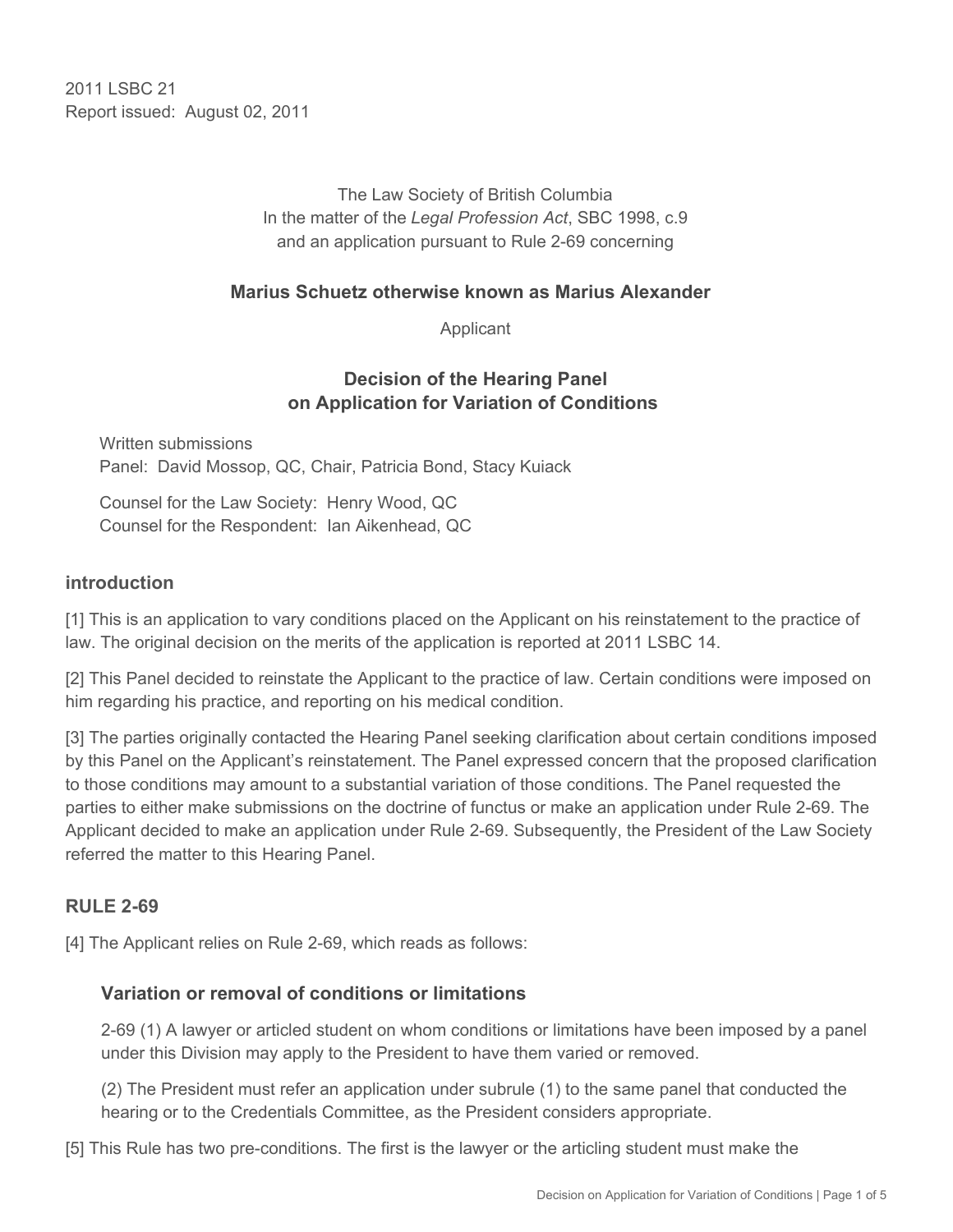application. It is noteworthy that the Law Society cannot make the application. However, once the application is made, there is nothing stopping counsel for the Law Society from making submissions on variation of conditions not contained in the original application of the lawyer or articling student. This has happened here.

[6] The second pre-condition is the President of the Law Society must refer the matter to the original hearing panel or the Credentials Committee. In this case the President has referred the matter to the original hearing panel.

[7] The final question is under what circumstances should a Panel vary any conditions or limitations. The first point is Rule 2-69 should not be used to re-hash the hearing or engage in a trial de novo. Good cause should exist for a variation. However, good cause should be given a broad and flexible meaning. Good cause may include:

- (a) inadvertent omissions from the original conditions;
- (b) clarification of the original conditions;
- (c) intervening change of circumstances; and
- (d) better wording or alternative conditions to better fulfill the underlying purpose of the conditions.

[8] The above list is not exhaustive. The position of the Law Society also plays a part in a variation application. If the Law Society consents, or does not object, a variation is more likely to succeed. However, a variation can happen notwithstanding the objections of the Law Society.

### **SUBMISSIONS OF THE APPLICANT**

[9] The Applicant seeks two variations. The concerns of the Applicant are the underlined portions of two of the conditions imposed by the Panel, namely paragraphs [82] and [83]:

[82] The Applicant will not have a trust account or otherwise deal with clients' money.

[83] The Applicant's practice is restricted to legal consultant and advisor.

[10] The Panel will first deal with the practice restriction and then the trust account restriction.

#### **PRACTICE RESTRICTION**

[11] In the original hearing, the Applicant in his evidence stated he intended to be a legal consultant and advisor. It is for that reason that the Panel imposed paragraph [83].

[12] The Applicant's counsel now says his client never intended to restrict his practice to just a legal consultant and advisor. The Applicant intended primarily to practise as a legal consultant and advisor. However, at the same time, the Applicant intended to carry on some aspects of a normal practice. This position was never made clear at the time of the hearing to the Panel.

[13] It is important to remember the reason why the Panel imposed paragraph [83]. It is not just because the Applicant intended to restrict his practice to that area. The Panel had doubts about whether the Applicant's problem stemmed primarily or exclusively from his alcoholism. There may very well be a much deeper problem. That is the additional reason the Panel imposed the restriction.

[14] Now we have the Applicant indicating that he intended, at least in part, to engage in a normal practice of law. The Applicant has been a single practitioner for a number of years. The Panel has concerns about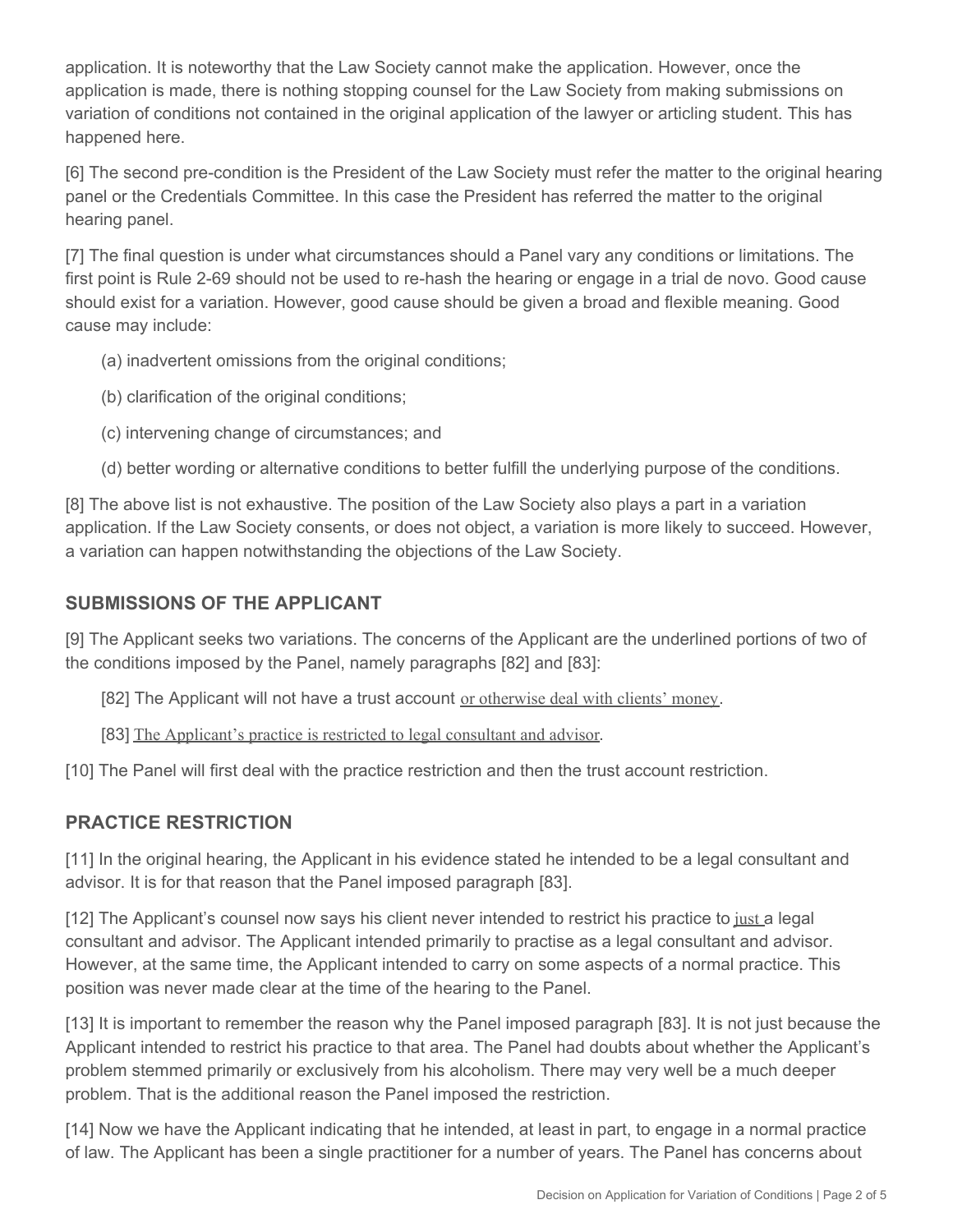him continuing as a single practitioner and not having the support of other lawyers.

[15] To his credit, counsel for the Applicant has proposed an alternative condition which reads as follows:

[83] The Applicant will practise only as an employee or associate of one or more other lawyers who are subject to the approval of the Practice Standards Committee, such condition to remain in effect until the condition of completing the CPD hours is concluded in three years, subject to the approval of the Practice Standards Committee at that time.

[16] It is noteworthy the change is acceptable to the Law Society. The Panel also agrees to the variation. The new condition will allow the Applicant to practise law generally, subject to the other conditions and limitations imposed. At the same time, it will give the public reassurance as he will be practising under the supervision of other lawyers. The Panel accepts this variation. However, the Panel feels the Practice Standards Committee should have the power to extend the three-year time period.

# **TRUST ACCOUNT VARIATION**

[17] The next variation sought by counsel for the Applicant deals with paragraph [82], which reads as follows:

[82] The Applicant will not have a trust account or otherwise deal with clients' money.

[18] The Panel took that condition from a letter dated April 28, 2010 written by counsel for the Applicant to the Law Society. In that letter, he stated as follows:

I should remind the committee that Mr. Alexander has paid a significant price for his actions by not practicing law for the past 3 years and 8 months and that his proposal with respect to re-entering the practice of law should be done so on the basis that he not open a trust account or otherwise deal with a client's money until specific consent would be obtained from the Law Society.

[19] Counsel for the Applicant now states that the expression "or otherwise deal with the client's money" would severely restrict his client's ability to practise law. He has suggested that the expression "or otherwise deal with clients' money" be removed from the condition. Counsel for the Law Society has agreed to this.

[20] Counsel for the Applicant rightly points out that the audit of the books shows no missing monies, etc. However, the audit of the books that took place a few years ago also indicated they were not kept in proper order. For this reason the Panel had imposed that condition. The Panel feels that, if the Applicant practises in association with other lawyers described in the above condition, this provides adequate protection to the public and allows him to practise law. The Applicant would be able to use the other lawyers' trust accounts. Therefore, the Panel agrees to the new variation of paragraph [82], except that the Panel feels the Practice Standards Committee should be able to allow the Applicant to have a trust account in the future if it feels it is appropriate.

# **VARIATIONS SOUGHT BY THE LAW SOCIETY**

[21] The Law Society seeks two variations.

[22] The first is an omission in the medical conditions, namely:

5. As a precondition to being formally reinstated and licensed to carry on the practice of law, Mr. Schuetz shall demonstrate complete compliance with the terms of his signed monitoring or relapse prevention agreement for four (4) consecutive weeks. A letter from the monitor of the Law Society confirming that compliance will satisfy this requirement. If this precondition is not met, the matter shall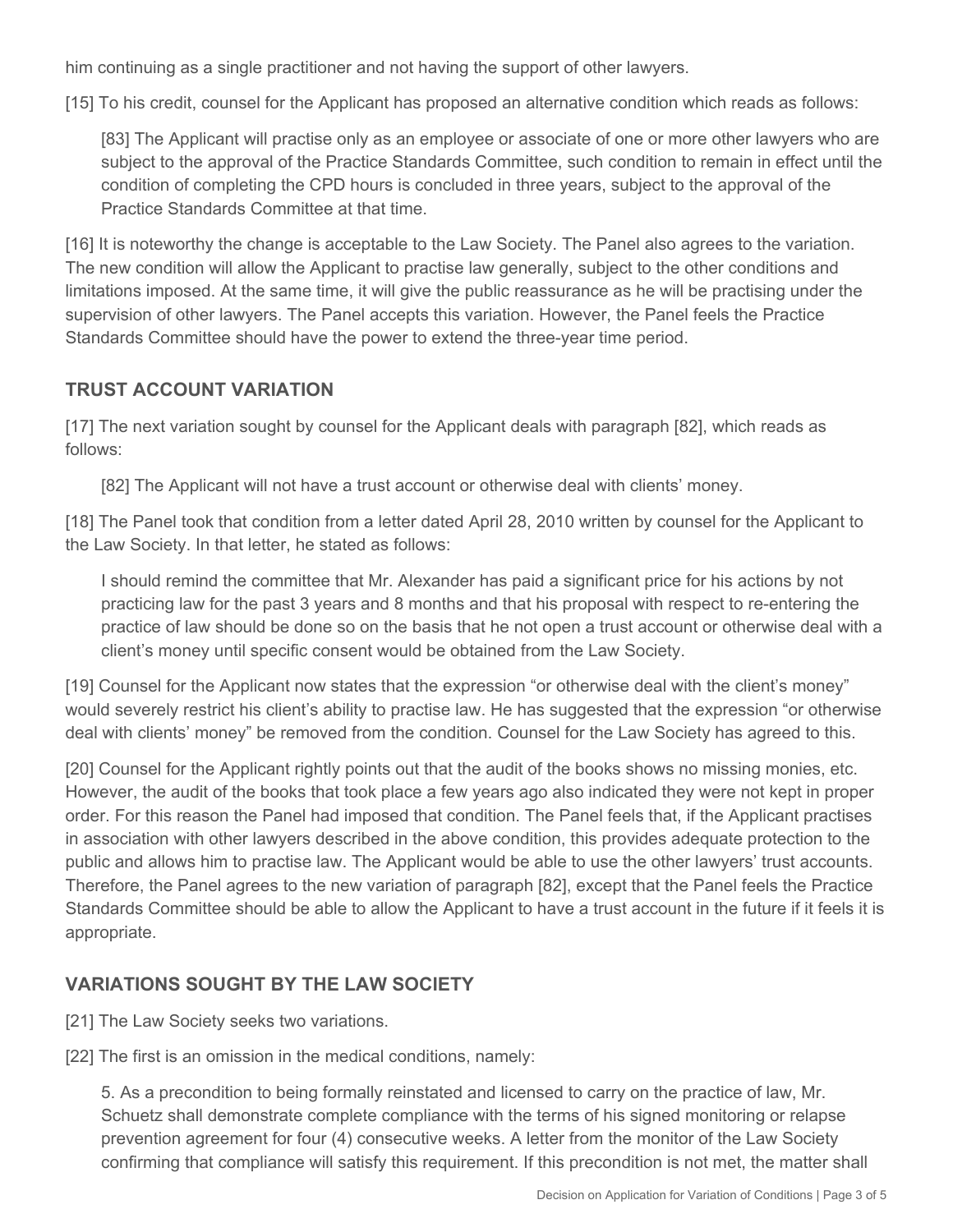be referred back to the Hearing Panel.

[23] This condition was originally agreed to by the parties and was inadvertently left out of the original decision. This condition is added to the original conditions.

[24] The final variation sought by counsel for the Law Society is the reporting requirements required in paragraphs [81] and [89] of the original decision. In the Panel's original decision, we did not designate a specific entity in the Law Society to whom the Applicant would report. Counsel for the Law Society has suggested the Credentials Committee. Counsel for the Applicant made no submissions on this matter.

[25] We accept this variation; however, we think the appropriate body is the Practice Standards Committee. The Panel feels the Applicant should only be reporting to one committee of the Law Society, instead of two. If the Practice Standards Committee wishes to refer any matter to the Credentials Committee, it should be allowed that discretion. We have therefore made the necessary changes to the conditions, including paragraph [80].

# **SUMMATION OF ORDERS**

[26] In order to avoid any misunderstanding in the future, we are repeating the original conditions as amended by this decision. For ease of reference, the numbering of paragraphs following the medical conditions reflects that of the original decision.

### **Medical Conditions**

1. To comply with all of the recommendations made by Dr. Paul Farnan in his report of February 17, 2011 (Exhibit 4 at this Hearing), which include a written commitment by the Applicant to abstain from all potentially addictive mood altering drugs, including alcohol and over-the-counter medications, unless prescribed by a physician knowledgeable about the Applicant's history of alcohol dependence.

2. To enrol at his expense in a formal medical monitoring process of at least 12 consecutive months duration that is overseen by a professional independent monitor who is not involved therapeutically with the Applicant. That monitoring process must include:

(a) the entry into a written monitoring or relapse prevention agreement in a form acceptable to the Practice Standards Committee;

(b) the determination of any required recovery activities and their oversight; and

(c) biological testing that involves at least 18 random tests during the 12 month monitoring period, and most, but not necessarily all of these tests should be for urinary Ethyl Glucuronide.

3. To continue to use one designated physician as his primary care physician, who will also be his main prescriber of any medications. That physician shall be provided with a copy of Dr. Farnan's report of February 17, 2011, and a copy of the signed monitoring or relapse prevention agreement.

4. To consult with his personal physician on a regular basis and to ensure that there are follow-up investigations of potentially abnormal liver enzyme levels, as discussed in Dr. Farnan's report. The outcomes of those investigations must be provided to the Applicant's monitor.

5. To attend regularly at mutual support group meetings such as his current AA meetings at a frequency of at least two meetings per week for the duration of the signed monitoring or relapse prevention agreement. One of those meeting groups shall be declared by the Applicant to be his home group, and he shall participate actively with that group.